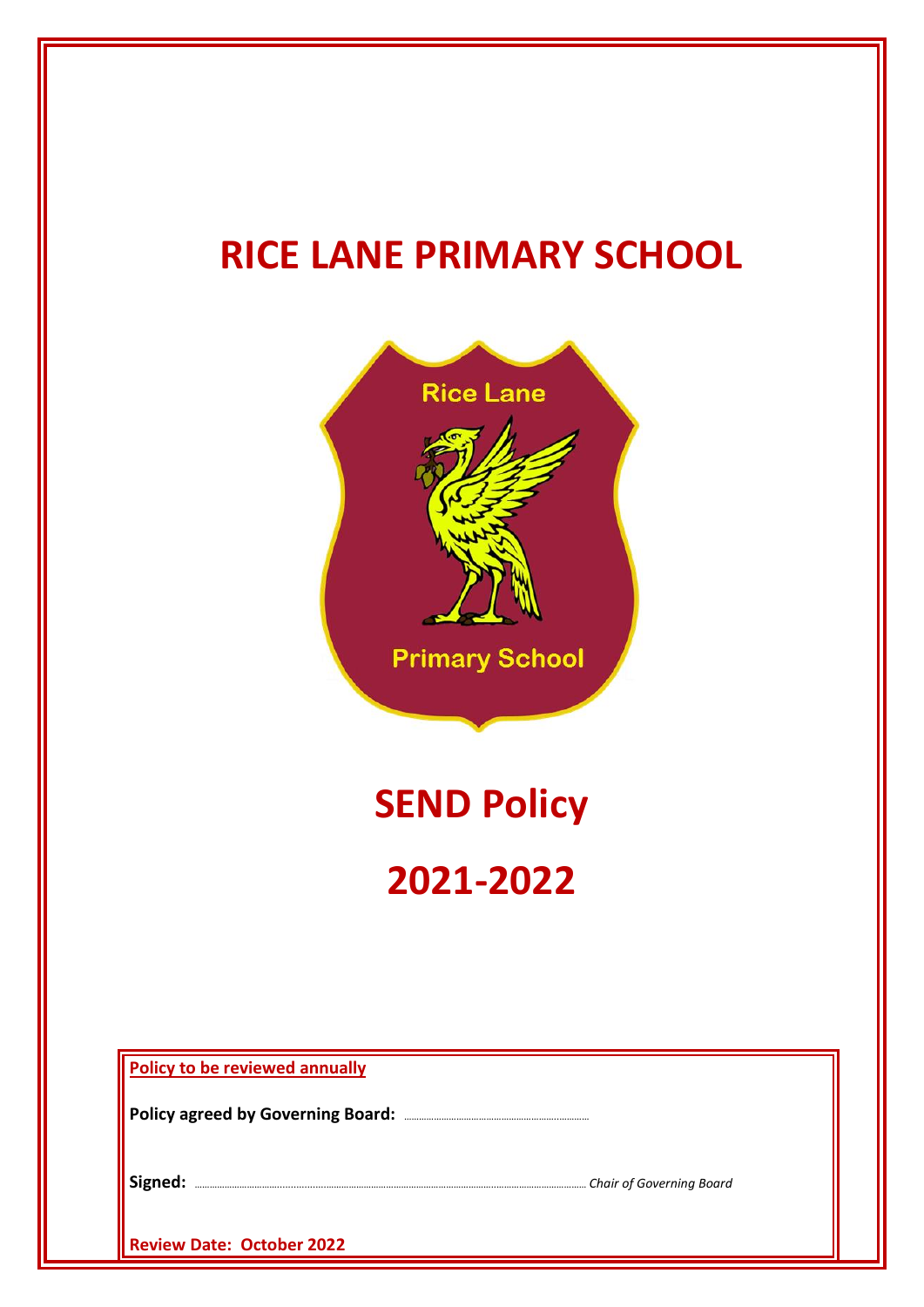# **RICE LANE PRIMARY SCHOOL Special Educational Needs Disability (SEND) Policy**

# **1) Introduction**

This policy complies with the statutory requirement laid out in the SEND Code of Practice 0-25 3.65 and has been written with reference to the following guidance and documents:

- Equality Act 2010: advice for schools DfE Feb 2013
- SEND Code of Practice (2014)
- Schools SEND Information Report Regulations (2014)
- Statutory Guidance on Supporting pupils at school with medical conditions April 2014-10-06
- The National Curriculum in England document
- Safeguarding Policy
- Accessibility Plan
- Teachers Standards 2012
- Special Educational Needs and disability regulations 2014

The SENCO is Lesley Pearce. Miss Pearce has attended training on all aspects of SEND and has a wealth of experience. Miss Pearce is also an Assistant Head teacher and member of the Senior Leadership Team. Miss Pearce can be contacted on 525 9776 or at [l.pearce@ricelane.liverpool.sch.uk.](mailto:l.pearce@ricelane.liverpool.sch.uk)

The SEND Governor is Mrs Elizabeth Baxter. Elizabeth is a retired teacher and has a wealth of experience working with children with special educational needs.

# **Philosophy**

At Rice Lane Primary School we have high aspirations for all children, including those with a special educational need. We believe that all children are entitled to an education that enables them to make progress so that they achieve their best, become confident individuals living fulfilling lives and make a successful transition into adulthood. We will use our best endeavours to make sure that a child with SEND gets the support they need so they can do this and that any barriers to learning are overcome. We will ensure that children with SEND engage in the activities of the school alongside children who do not have SEND. As parents/carers know their child best we firmly believe they should be involved in any discussions about their child.

# **How are we going to do this?**

- By providing Special Educational Needs Co-Ordinators who will coordinate provision
- By working within the guidance provided in the SEND Code of Practice 2014
- By identifying at the earliest possible opportunity any barriers to learning and participation
- By the SENCOs keeping up to date with new developments in SEND
- By the SENCOs identifying patterns in the identification of SEND, both within the school and in comparison with national data and use these to reflect on and reinforce the quality of teaching
- By providing support, advice and training to all staff to ensure a high level of staff expertise
- By linking SEND into the performance management cycle
- By making adjustments to the curriculum, environment and teaching strategies to enable all children to have access to all elements of school life
- By ensuring appropriate resources are available
- By working in partnership with parents
- By informing parents when special educational provision is being made
- By requesting and monitoring parent/carer and children's views
- By supporting parents to help their child(ren)
- By ensuring person centred planning when appropriate
- By working in cooperation with the Local Education Authority and other outside agencies to ensure there is a multi-agency approach to meeting the needs of all children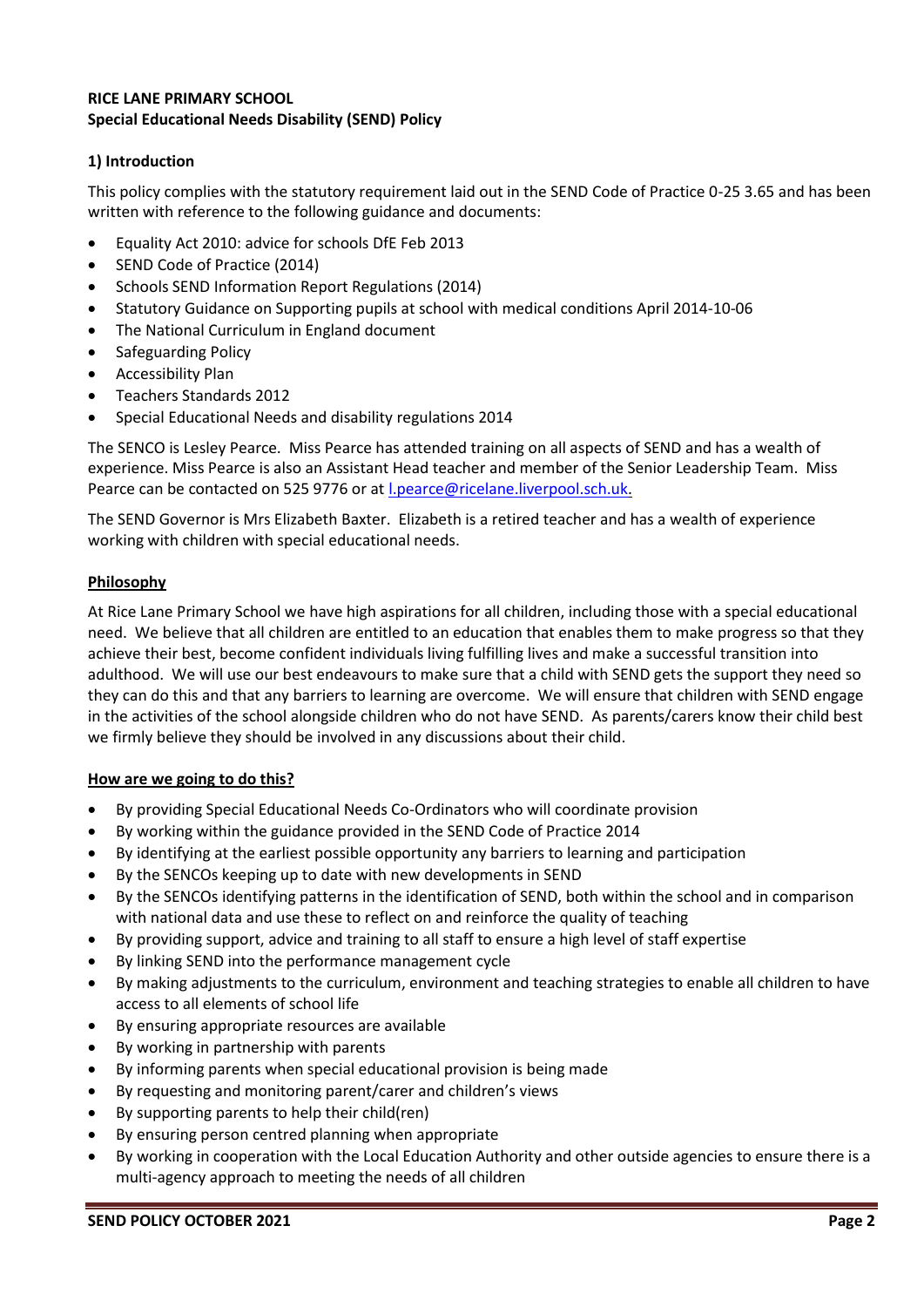- By working with the governing body
- By reviewing how expertise and resources used to address SEND can be used to build the quality of whole school provision as part of the approach to school improvement
- By making the quality of teaching for children with SEND, and the progress made by children a core part of the school's performance management arrangements and approach to professional development for all teachers and support staff
- By integrating the identification of SEND into the overall approach to monitoring the progress and development of all children
- By preparing a SEND Information Report and publishing it on our school website
- By renewing the local offer

# **2) Defining Special Educational Needs**

A child has SEND where their learning difficulty or disability calls for special educational provision, that is provision that is different from or additional to that normally available to children of the same age. Teachers, supported by the Senior Leadership Team, make regular assessments of progress for all children. These seek to identify children making less than expected progress given their age and individual circumstances.

It can include progress in areas other than attainment – for instance where a child needs to make additional progress with wider development or social needs.

For some children SEND can be identified at an early age. However for other children difficulties become evident only as they develop. Lack of adequate progress may be indicated by:

- Little or no progress despite the use of targeted teaching approaches and a differentiated curriculum
- Working at levels significantly below age related expectations particularly in English or Maths
- Presenting persistent emotional and or behavioural difficulties, which have not been managed by appropriate strategies usually employed
- Sensory or physical impairments that result in little progress despite the provision of appropriate aids or equipment
- Poor communication or interaction, requiring specific interactions and adaptations to access learning

There are four broad areas of need detailed below.

# **a) Communication and Interaction**

Children with speech, language and communication needs (SLCN) have difficulty in communicating with others. This may be because they have difficulty saying what they want to, understanding what is being said to them or they do not understand or use social rules of communication. The profile for every child with SLCN is different and its needs may change over time. Children with an Autism Spectrum Disorder (ASD) are likely to have particular difficulties with social interaction. They may also experience difficulties with language, communication, social interaction and imagination, which can impact on how they relate to others.

# **b) Cognition and Learning**

Support for learning difficulties may be required when children learn at a slower pace than their peers, even with appropriate differentiation. Learning difficulties cover a wide range of needs including moderate learning difficulties (MLD), severe learning difficulties (SLD) where children are likely to need support in all areas of the curriculum and associated difficulties with mobility and communication, through to profound and multiple learning difficulties (PMLD) where children are likely to have severe and complex learning difficulties as well as a physical disability or sensory impairment.

Specific learning difficulties (SpLD) affect one or more specific aspects of learning. This encompasses a range of conditions such as dyslexia, dyscalculia and dyspraxia.

# **c) Social, emotional and mental health difficulties**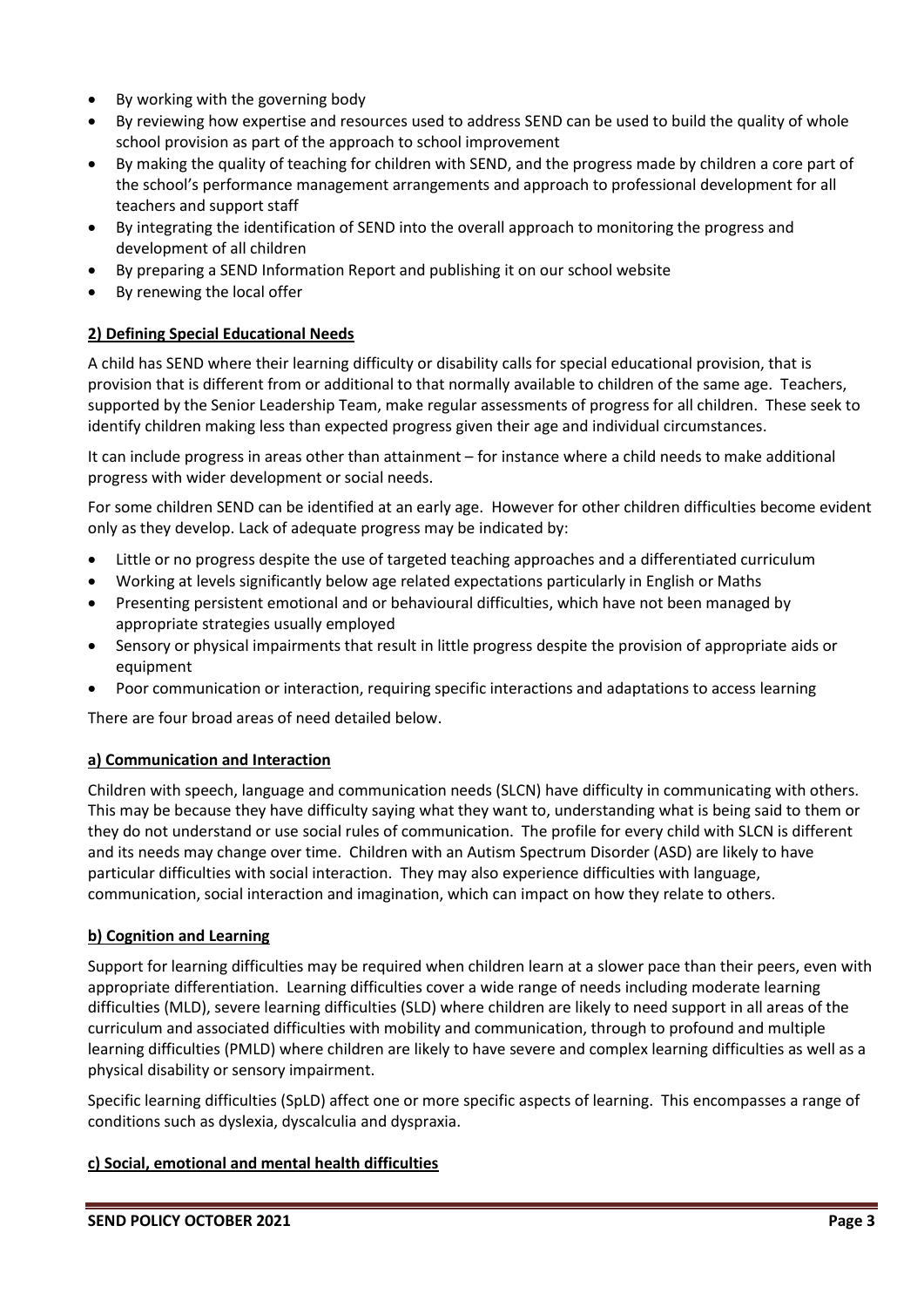Children may experience a wide range of social and emotional difficulties, which manifest themselves in many ways. These may include becoming withdrawn or isolated, as well as displaying challenging, disruptive or disturbing behaviour. These behaviours may reflect underlying mental health difficulties such as anxiety or depression, self-harming, substance misuse, eating disorders or physical symptoms that are medically unexplained. Other children may have disorders such as attention deficit disorder (ADD), attention deficit hyperactive disorder (ADHD) or attachment disorder.

# **d) Sensory and/or physical needs**

Some children require special educational provision because they have a disability, which hinders them from making use of the educational facilities generally provided. These difficulties can be age related and may fluctuate over time. Many children with vision impairment (VI), hearing impairment (HI) or a multi-sensory impairment (MSI) will require specialist support and/or equipment to access their learning.

Some children with a physical disability (PD) require additional ongoing support and equipment to access all the opportunities available to their peers. Slow progress and low attainment do not necessarily mean that a child has SEN and do not automatically lead to a child being recorded as having SEN.

Other factors, which may impact on progress and attainment but are NOT SEND include:

- Attendance and punctuality
- Health and welfare
- EAL
- Being in receipt of Pupil Premium Grant
- Being a Looked After Child

# **3) How identification and provision look at Rice Lane Primary School**

We apply the ASSESS-PLAN-DO-REVIEW cycle as set out in the Code of Practice 2014.

# **Assess**

The progress of all children is reviewed at termly progress meetings. In year groups teachers meet with the Head teacher, SENCO and Assessment lead. These meetings seek to identify children making less than expected progress given their age and individual circumstances. It can include progress in areas other than attainment – for instance where a child needs to make additional progress with wider development or social development. At any other time throughout the year teachers or parents/carers can consult with the SENCO if they are concerned about a child.

There are a range of assessments which can be used in school to determine how best to support a child or we may have to refer to external agencies such as the Educational Psychology Service or Speech and Language Therapy Service and ask them to carry out more specialised assessments. Parental permission is always sought before referring a child to an external agency.

# **Plan**

A Pupil Profile is drawn up with parents. This outlines the best ways to support a child, desired outcomes and the strategies/support to be put in place. Any advice from external agencies is included on the profile. Provision is recorded on a class provision map.

# **Do**

Strategies are put in place and provision coordinated by the SENCO. If a child is withdrawn from class the class teacher remains responsible for the child.

#### **Review**

Progress is reviewed through monitoring the impact of provision recorded on provision map 3 times a year.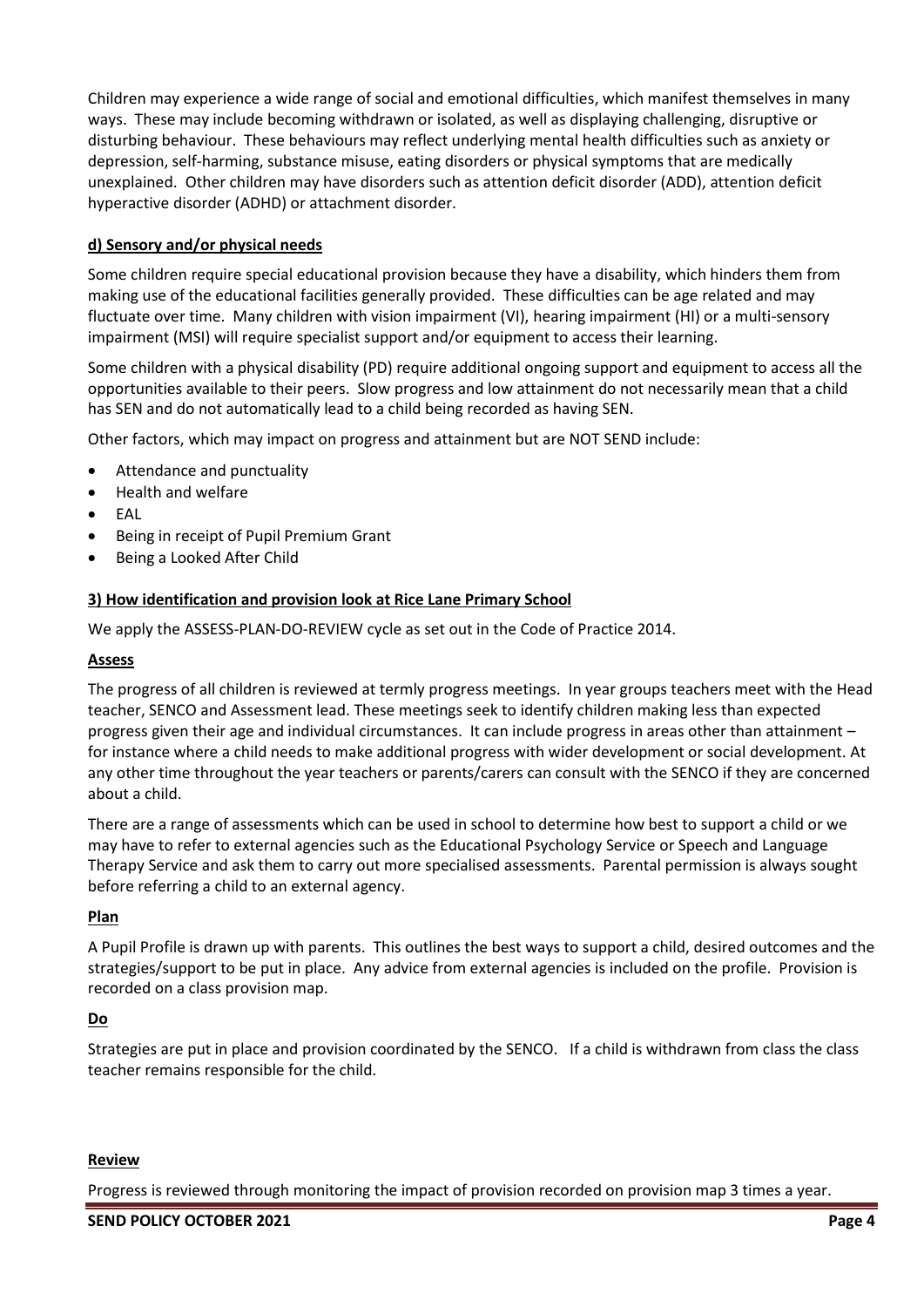Assess, Plan, Do, Review is a continuous cycle.

If a child continues to make less than expected progress and has demonstrated a significant cause for concern the school and/or **parent or carer** may decide to request that the LA undertakes a statutory assessment. This may lead to the child being provided with an Education and Health Care Plan (EHC Plan)

# **4) Managing the Barriers to Learning register**

The SENCO keeps a barrier to Learning Register. Teachers have a copy of the section of the register that refers to their class. The register is a working document and is updated frequently. This register is a means of ensuring provision is provided for all children who require it

# **5) Supporting children and families**

- School has worked with the Local Authority to help produce the Local Offer. This is information about the services available in the city for children and young people with SEN and Disabilities. The Local Offer can be found in the Early Help Directory on the Liverpool.gov.uk website
- <http://fsd.liverpool.gov.uk/kb5/liverpool/fsd/localoffer.page> (alternatively you can follow the link on our school website).
- Our school offer can be found on this page
- School is required to produce a SEND Information report. This can be found on the school website or a hard copy is available upon request.
- We understand that the identification of special educational needs can be a challenging time for parents and offer all the support we possibly can
- We seek to actively work with parents and carers and value the contributions they make to their child's education and development
- Parents are encouraged to help their child
- Parent/carer and child views are obtained through questionnaires each term and any suggestions acted upon
- School keeps parents informed of any training events which may be useful
- We signpost parents/carers to agencies who may be able to support them details may be found on the SEND section of the school website
- Where necessary children are supported with transition to a new class or school. Photographs of the new setting and key staff are taken and made into a booklet.
- There are a number of social/emotional groups run in school to support children
- All children are able to take part in all school activities during the school day or after school. Adjustments will be made where necessary
- Children are encouraged to participate fully in the life of the school. This includes after school clubs and trips. Every possible adaptation will be made so a child can participate. The SENCO monitors the participation in after school clubs and trips.

# **6) Supporting children at school with medical conditions**

- The school recognises that children at school with medical conditions should be properly supported so that they have full access to education, including school trips and physical education. Some children with medical conditions may be disabled and where this is the case school will comply with its duties under the Equality Act 2010
- Some may also have special educational needs and may have a statement, or Education, Health and Care (EHC) Plan which brings together health and social care needs as well as their special educational provision and the SEND Code of Practice (2014) is followed
- If a pupil has a medical need then a detailed Health Care Plan is compiled with support from the School Nurse in consultation with parents/carers. These are discussed with all staff who are involved with the pupil. In school we have four designated Medical Welfare Assistants.
- Our policy for supporting children with medical needs may be found on the school website
- Staff receive relevant training related to the identified needs of the Children in School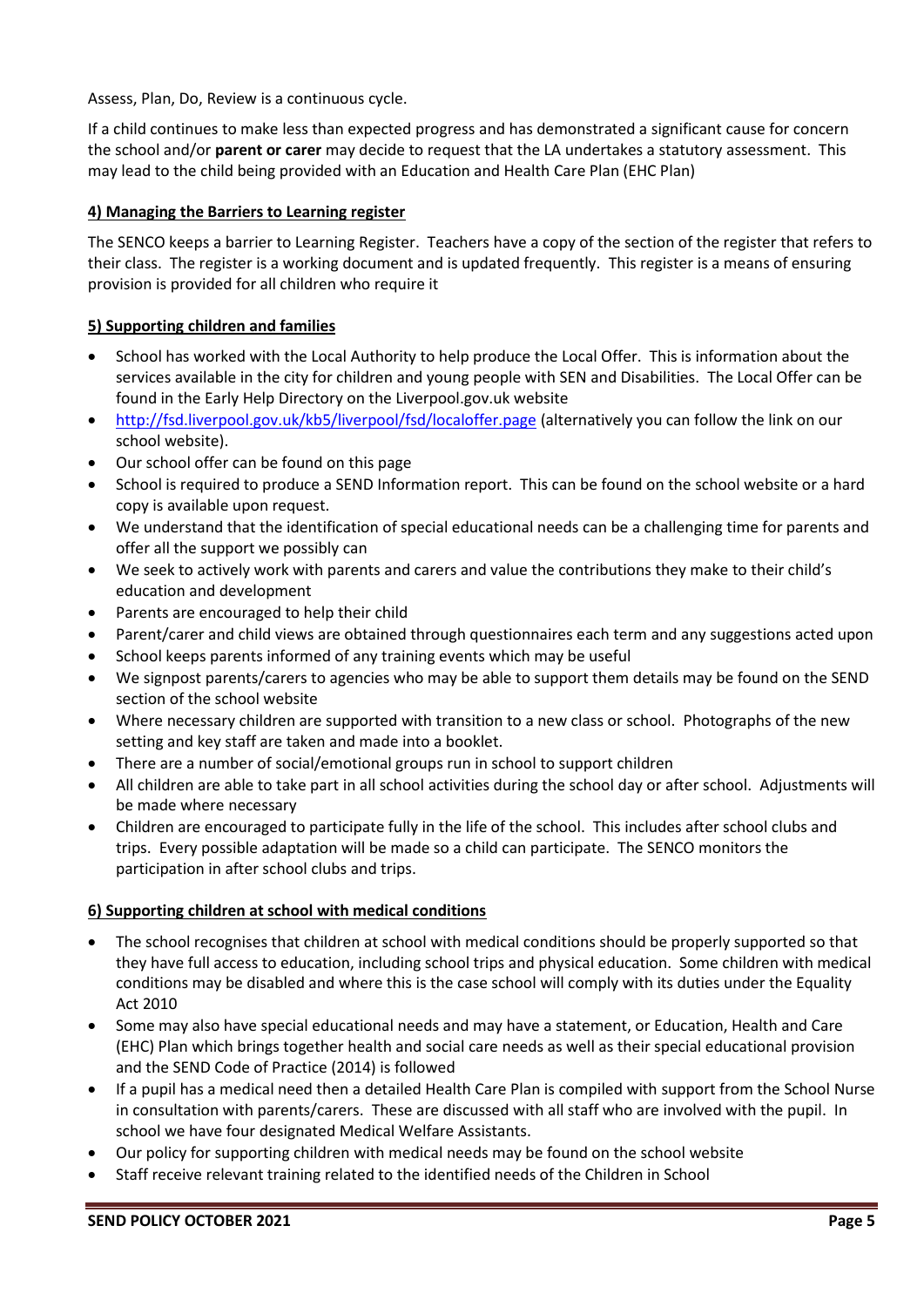- Where necessary and, in agreement with parents/carers, medicines are administered in School but only where a signed Medicine Consent Form is in place to ensure the safety of both Child and staff member
- All support staff have basic First Aid Training. We also have a high level of Paediatric First Aid Trained staff
- Several members of staff have also been trained to use the defibrillator

# **7) The support offered for improving the emotional, mental and social development of children with special educational needs**

At Rice Lane we recognise that children with special educational needs may require extra support with emotional, mental and social development. We have three Learning Mentors who use a range of programs to support children. We have a clear process of referral and have counsellors from Brighter Horizons, Mental Health Support Team and Seedlings. All children take part in wellbeing lessons.

## **8) Monitoring and evaluation of SEND**

- The quality of provision offered to **all** children is regularly monitored through the performance management cycle. Lessons are observed, books monitored and children spoken to
- The SENCO monitors the progress of individual children and classes, and the implementation of Pupil Profiles and this is linked into the performance management cycle
- The SENCO monitors that resources are matched to need
- The SENCO monitors that staff training is matched to need
- The SENCO monitors the impact of provision
- The SENCO produces an Action Plan to address any issues that have arisen and to implement new policy/procedures
- Views of parents/carers and children are sought and acted upon
- The SEND Governor meets frequently with the SENCOS
- A termly report is delivered to the Governors on SEND related issues

# **9) Training and Resources**

- School receives core funding for every child. We provide additional support that costs up to a set amount per child per year. This comes from core funding
- Any additional SEND funding we receive is determined by prior attainment. This means that the level of funding we receive is determined by levels of attainment in the early years.
- The Head teacher and Governors plan how to use this funding to meet the needs of children
- Where the cost of special educational provision costs more than the prescribed amount we are able to apply to the local authority for top up funding
- We are supported to meet the needs of children with complex learning difficulties, autistic spectrum disorder and social, emotional and behavioural difficulties by accessing outreach support from special schools
- We are a member of the Consortia. We meet each term to plan how we will use additional resources and to plan training to support children with special educational needs and disabilities
- Training needs of staff are matched to the needs of children in school. The SENCO may lead training or training may be provided by an external agency and the cost is met through the Continuing Professional Development (CPD) budget. All staff are encouraged to undertake training and development
- All teachers and support staff undertake induction on taking up a post and this includes a meeting with the SENCOS to explain systems and structures in place around the school's SEND provision and practice and to discuss the needs of individual children
- The SENCOS regularly attend the Local Authority's SENCO briefings and other appropriate training to keep up to date with local and national updates in SEND.

#### **10) Roles and Responsibilities**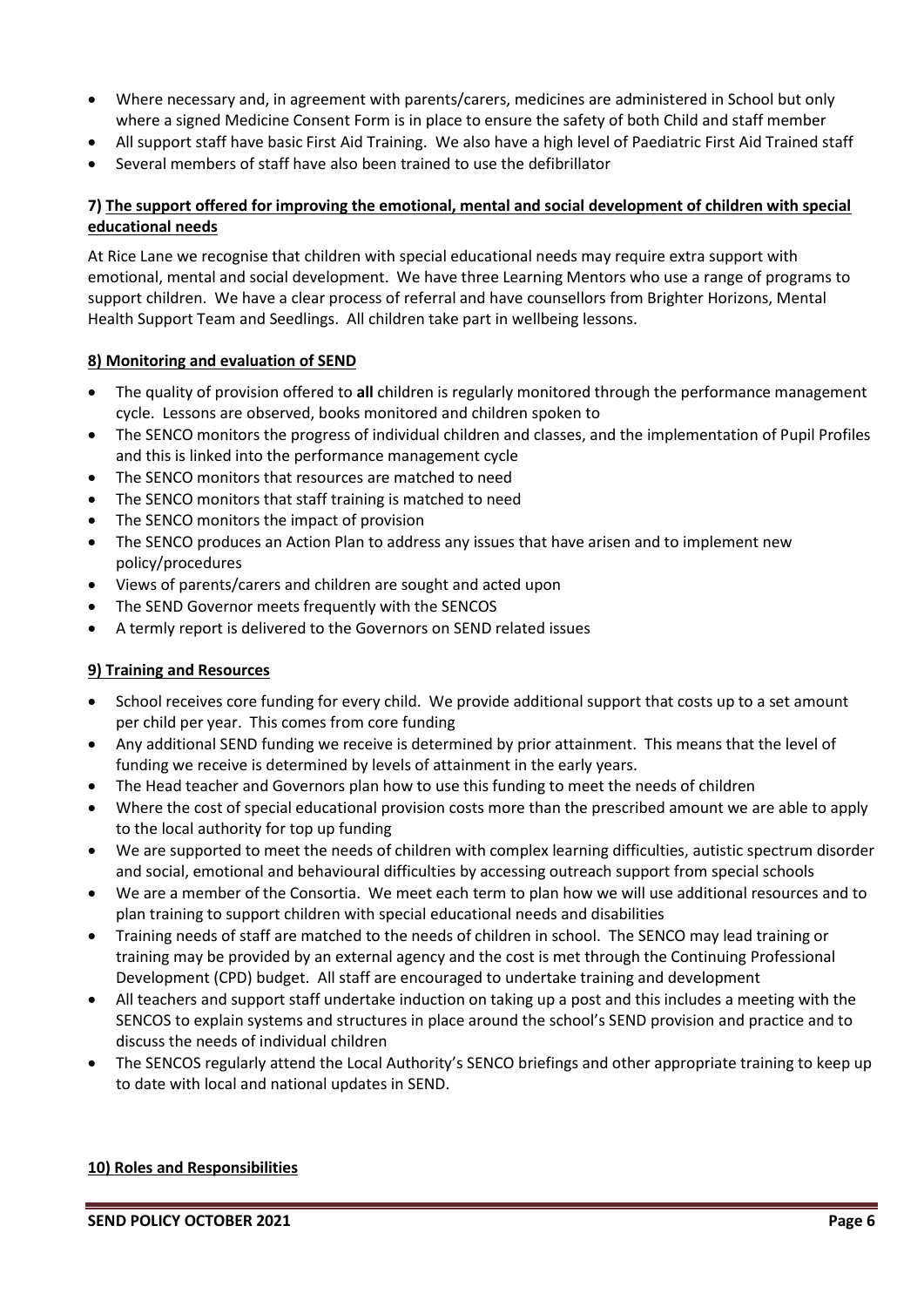# **Governing Board**

- It is the statutory duty of the governors to ensure that the school follows its responsibilities to meet the needs of children with SEND following the requirements of the Code of Practice 2014
- The Governor with particular responsibility for SEN is Elizabeth Baxter. She meets with the SENCOs regularly to discuss SEN issues
- In partnership with the Head teacher, the Governors have responsibility for deciding the school's general policy and approach to meet the needs of children with SEND
- The Governing body ensuring, through the appraisal process, that the Head teacher sets objectives and priorities in the school development plan, which include provision for SEND
- All governors are informed of the schools provision, including funding, equipment and staffing
- Reporting annually to parents on the schools policy through the website and through the SEND Information Report

## **Headteacher**

- Set objectives and priorities in the school development plan, which include SEND
- Line managing day to day provision for children with SEND, including setting a budget for supporting children within the schools overall financial resources
- Informing the Governing Board

## **SENCOs**

- Work closely with the Head teacher and governing body to determine the strategic development of the SEND policy and the coordination of specific provision made to support individual children with SEND
- Work with the Head teacher and governing body to ensure that the school meets its responsibilities under the Equality Act (2010) with regard to reasonable adjustments and access arrangements
- Work with the Head teacher and governing body to establish a clear picture of the resources that are available to the school. Consider the strategic approach to meeting SEND in the context of local resources, including any resources targeted at particular groups, such as pupil premium
- Be responsible and accountable for whole school SEND resources and sharing with the Head teacher responsibility for allocation of funding devolved directly from the LA by producing a costed provision map
- Liaise with SEND Governor and prepare a report for governors each term
- Monitor the effectiveness of the SEND policy and produce an action plan to address any issues that arise
- Ensure all SEND records are kept up to date
- Review Accessibility Plan every three years
- Draw up, monitor and review Pupil Profiles
- Be aware of the provision in the Local Offer and keep the school offer up to date
- Prepare the school SEND Information Report
- Keep abreast of SEND information and issues and disseminate information throughout the school
- Liaise with professionals providing a support role to families
- Liaise with other SENCOS through Consortia
- Be a key point of contact with external agencies, especially the local authority and its support services
- Oversee the school's maintenance of Dyslexia friendly status and the Inclusion Charter Mark
- Prepare referrals and attend meetings with outside agencies (including EHATs)
- Prepare EHC plans and coordinate reviews
- Liaise with the Designated Teacher of Looked After Children
- Ensure all teachers understand their responsibilities to children with SEND and the school's approach to identifying and meeting SEND
- Have a supporting specialist role within school to develop staff skills, confidence and expertise
- Contribute to in service training
- Ensure that resources and support are allocated and maintained to all those individual children who may need additional provision of support staff e.g. LSA's,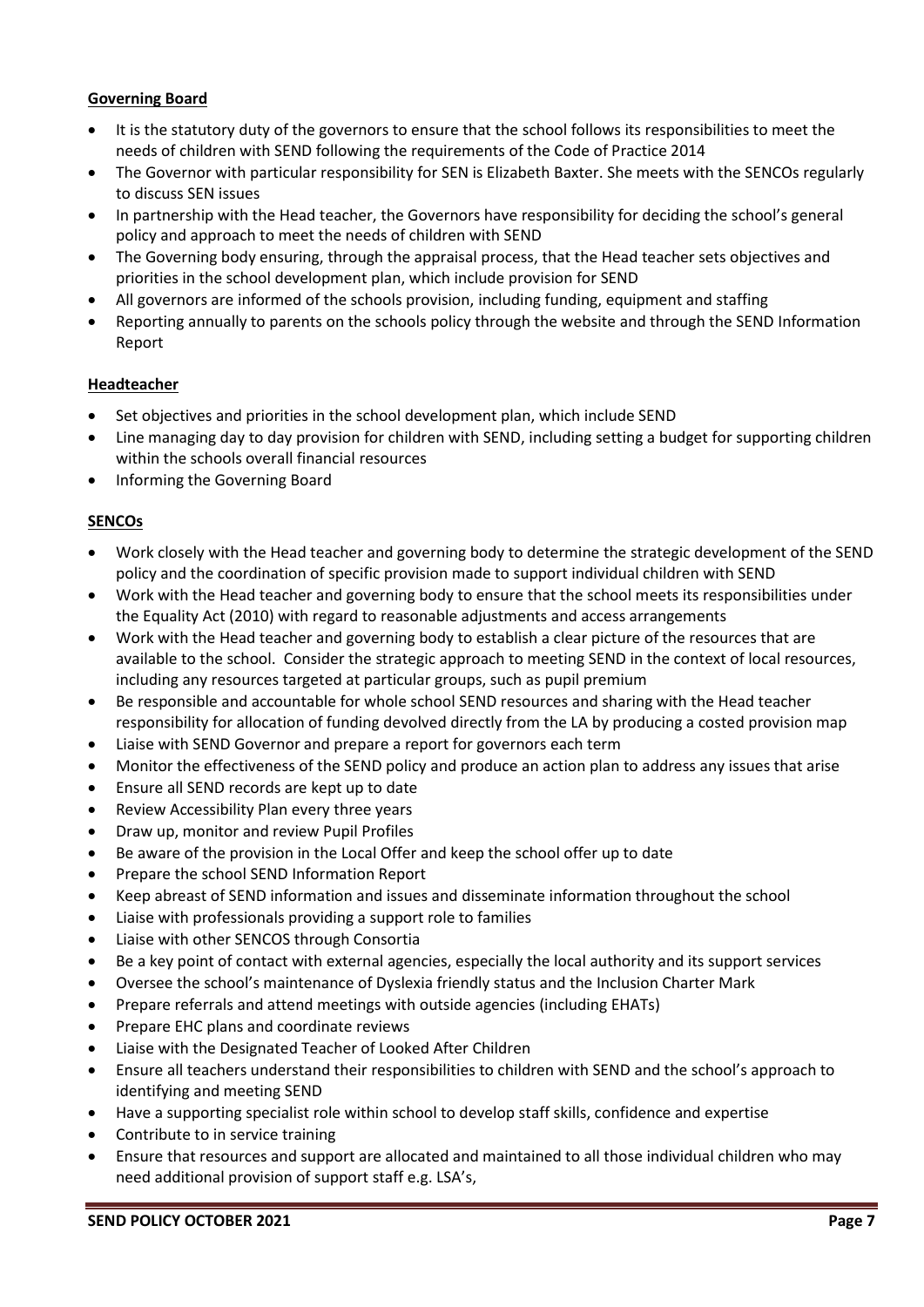- Review the work of other adults regularly. In reviewing pupil progress and tracking achievement review targeted support on a regular basis
- Be actively involved in the analysis and interpretation of data for the whole school and in the planning and intervention of those children who are not making expected progress and plan appropriate interventions with teachers
- Teach the pupils in SEN bases (KS1 and KS2)
- Oversee interventions and develop alternative strategies and individual programmes where necessary.
- Monitor the effectiveness of the former.
- Ensure a Family Centred Approach to planning and provision and ensure accessibility to parents
- Meet with parents
- Ensure parental engagement
- Support parents in helping their child to progress and develop
- Liaise with next providers of education to plan a smooth transition
- Ensure the child's voice is heard

# **Teachers**

'Every teacher is a teacher of every child'

- Know the needs of the children in their class
- Know the best strategies to support learning and development
- Track the progress of all children in their class
- Adapt teaching to meet the needs of any children not making progress
- Liaise with SENCO to plan assessments
- Liaise with SENCO to plan interventions
- Ensure strategies on Pupil Profiles are considered in lessons
- Be fully aware of the schools procedures for SEND
- Raise individual concerns to the SENCO
- Liaise with parents with the support of the SENCO
- Be aware of LSA's strengths and utilise effectively

# **Learning Support Assistants**

- Know who the vulnerable children are in class
- Read Pupil Profiles so that individual needs and strategies are known
- Under the direction of the class teacher support the learning and development of children
- Give feedback to the teacher on any work done with children
- Provide the teacher with any valuable observations that have been made about a child's learning or development
- Be aware of desired outcomes so they can enhance learning

# **10) Storing and managing information**

- All documents are stored in a locked cupboard or filing cabinet
- Other information is stored on an encrypted pen drive
- Any confidential documents are disposed of by shredding
- Documents are passed on at relevant points of transition and when a child moves to a new school
- See also the school confidentiality policy